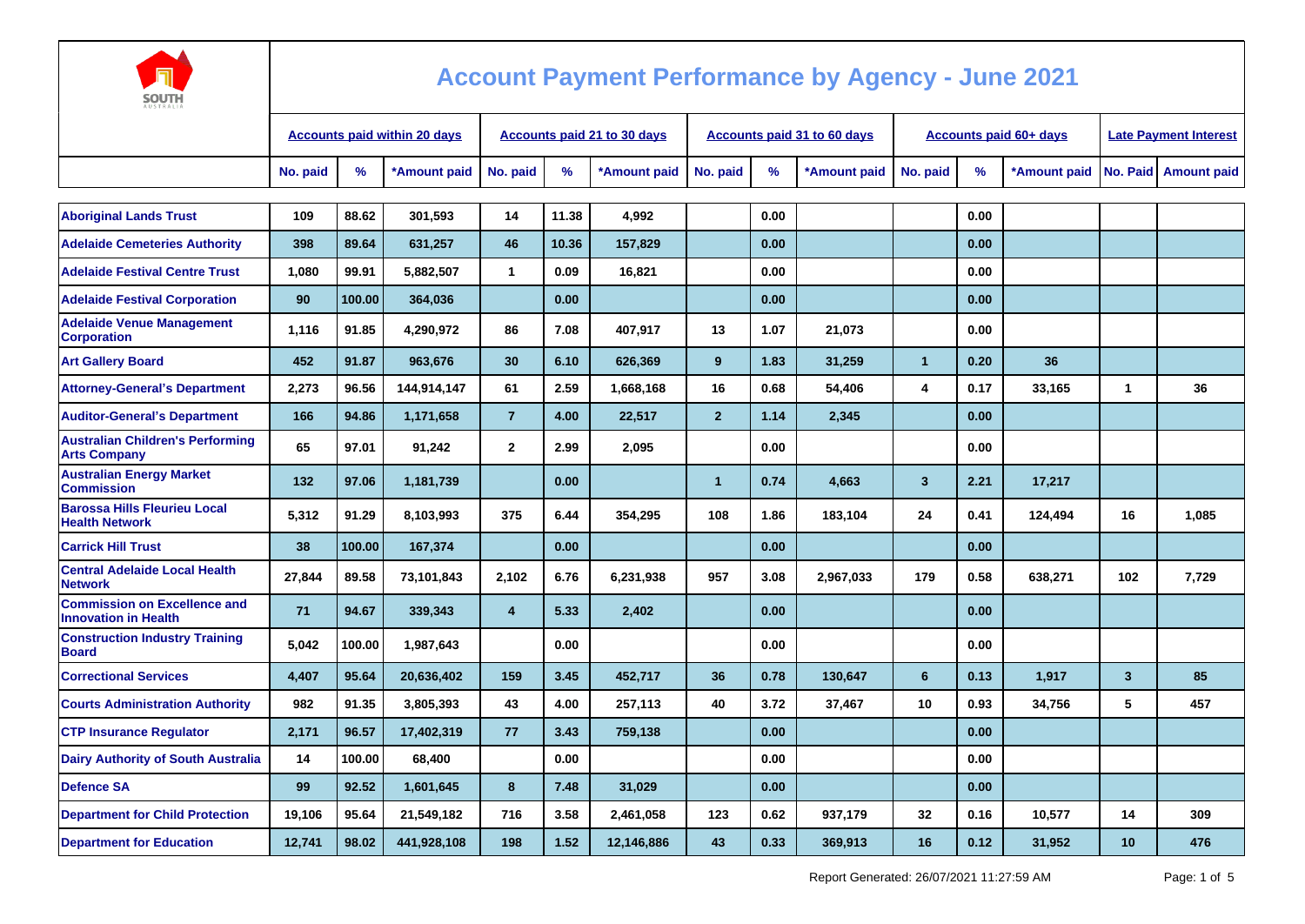

| <b>AUSTRALIA</b>                                                                    |                                     |        |              |                                    |       |              |                                    |      |              |                        |      |              |                              |                      |
|-------------------------------------------------------------------------------------|-------------------------------------|--------|--------------|------------------------------------|-------|--------------|------------------------------------|------|--------------|------------------------|------|--------------|------------------------------|----------------------|
|                                                                                     | <b>Accounts paid within 20 days</b> |        |              | <b>Accounts paid 21 to 30 days</b> |       |              | <b>Accounts paid 31 to 60 days</b> |      |              | Accounts paid 60+ days |      |              | <b>Late Payment Interest</b> |                      |
|                                                                                     | No. paid                            | $\%$   | *Amount paid | No. paid                           | %     | *Amount paid | No. paid                           | $\%$ | *Amount paid | No. paid               | $\%$ | *Amount paid |                              | No. Paid Amount paid |
| <b>Department for Energy and Mining</b>                                             | 606                                 | 94.69  | 68,794,939   | 20                                 | 3.13  | 720,554      | 14                                 | 2.19 | 84,450       |                        | 0.00 |              |                              |                      |
| <b>Department for Environment and</b><br><b>Water</b>                               | 4,547                               | 90.90  | 33,130,277   | 292                                | 5.84  | 1,814,109    | 143                                | 2.86 | 4,294,282    | 20                     | 0.40 | 11,170       |                              |                      |
| <b>Department for Health and</b><br><b>Wellbeing</b>                                | 7,794                               | 82.65  | 116,299,332  | 929                                | 9.85  | 15,690,289   | 588                                | 6.24 | 10,834,530   | 119                    | 1.26 | 2,113,057    | 158                          | 14,148               |
| Department for Infrastructure and<br><b>Transport</b>                               | 39,071                              | 97.63  | 499,082,767  | 523                                | 1.31  | 27,728,782   | 349                                | 0.87 | 16,848,830   | 76                     | 0.19 | 5,888,662    | 28                           | 2,927                |
| Department for Innovation and<br><b>Skills</b>                                      | 2,104                               | 98.36  | 78,680,626   | 20                                 | 0.94  | 675,263      | 15                                 | 0.70 | 42,004       |                        | 0.00 |              | 1                            | 33                   |
| <b>Department for Trade and</b><br><b>Investment</b>                                | 363                                 | 93.08  | 3,337,491    | 25                                 | 6.41  | 116,530      | $\overline{2}$                     | 0.51 | 4,682        |                        | 0.00 |              |                              |                      |
| <b>Department of Human Services</b>                                                 | 6,582                               | 96.61  | 30,041,686   | 170                                | 2.50  | 21,728,625   | 51                                 | 0.75 | 750,228      | 10                     | 0.15 | 9,178        | 4                            | 132                  |
| <b>Department of Primary Industries</b><br>and Regions SA                           | 2,596                               | 94.92  | 23,827,296   | 104                                | 3.80  | 3,540,835    | 29                                 | 1.06 | 353,776      | 6                      | 0.22 | 9,437        | 6                            | 548                  |
| <b>Department of Treasury and</b><br><b>Finance</b>                                 | 2,100                               | 94.64  | 16.219.979   | 81                                 | 3.65  | 1,699,653    | 32                                 | 1.44 | 227,222      | 6                      | 0.27 | 25,865       | 6                            | 187                  |
| <b>Distribution Lessor Corporation</b>                                              | $\overline{3}$                      | 100.00 | 55,250       |                                    | 0.00  |              |                                    | 0.00 |              |                        | 0.00 |              |                              |                      |
| <b>Education &amp; Early Childhood</b><br><b>Registration &amp; Standards Board</b> | 93                                  | 100.00 | 654,377      |                                    | 0.00  |              |                                    | 0.00 |              |                        | 0.00 |              |                              |                      |
| <b>Electoral Commission SA</b>                                                      | 115                                 | 95.83  | 704,746      | 5                                  | 4.17  | 46,145       |                                    | 0.00 |              |                        | 0.00 |              |                              |                      |
| <b>Environment Protection Authority</b>                                             | 337                                 | 92.84  | 990.118      | 15                                 | 4.13  | 31,127       | 11                                 | 3.03 | 6,416        |                        | 0.00 |              |                              |                      |
| <b>Essential Services Commission</b>                                                | 77                                  | 97.47  | 270,336      | $\overline{2}$                     | 2.53  | 15,840       |                                    | 0.00 |              |                        | 0.00 |              |                              |                      |
| <b>Eyre and Far North Local Health</b><br><b>Network</b>                            | 2,318                               | 90.62  | 3,812,631    | 175                                | 6.84  | 163,732      | 53                                 | 2.07 | 17,550       | 12                     | 0.47 | 7,872        | 3                            | 43                   |
| <b>Flinders and Upper North Local</b><br><b>Health Network</b>                      | 1,935                               | 91.71  | 4,396,084    | 91                                 | 4.31  | 149,883      | 52                                 | 2.46 | 79,766       | 32                     | 1.52 | 47,576       | 13                           | 307                  |
| <b>Generation Lessor Corporation</b>                                                | 4                                   | 100.00 | 58,000       |                                    | 0.00  |              |                                    | 0.00 |              |                        | 0.00 |              |                              |                      |
| <b>Green Industries SA</b>                                                          | 170                                 | 98.27  | 11,950,805   | $\overline{\mathbf{3}}$            | 1.73  | 42,960       |                                    | 0.00 |              |                        | 0.00 |              |                              |                      |
| <b>History Trust of South Australia</b>                                             | 181                                 | 98.37  | 417,383      | 1                                  | 0.54  | 343          |                                    | 0.00 |              | $\overline{2}$         | 1.09 | 5,252        | 1                            | 22                   |
| <b>HomeStart Finance</b>                                                            | 304                                 | 67.56  | 1,163,468    | 146                                | 32.44 | 543,393      |                                    | 0.00 |              |                        | 0.00 |              |                              |                      |
| <b>Infrastructure South Australia</b>                                               | 23                                  | 95.83  | 129,975      | 1                                  | 4.17  | 7,823        |                                    | 0.00 |              |                        | 0.00 |              |                              |                      |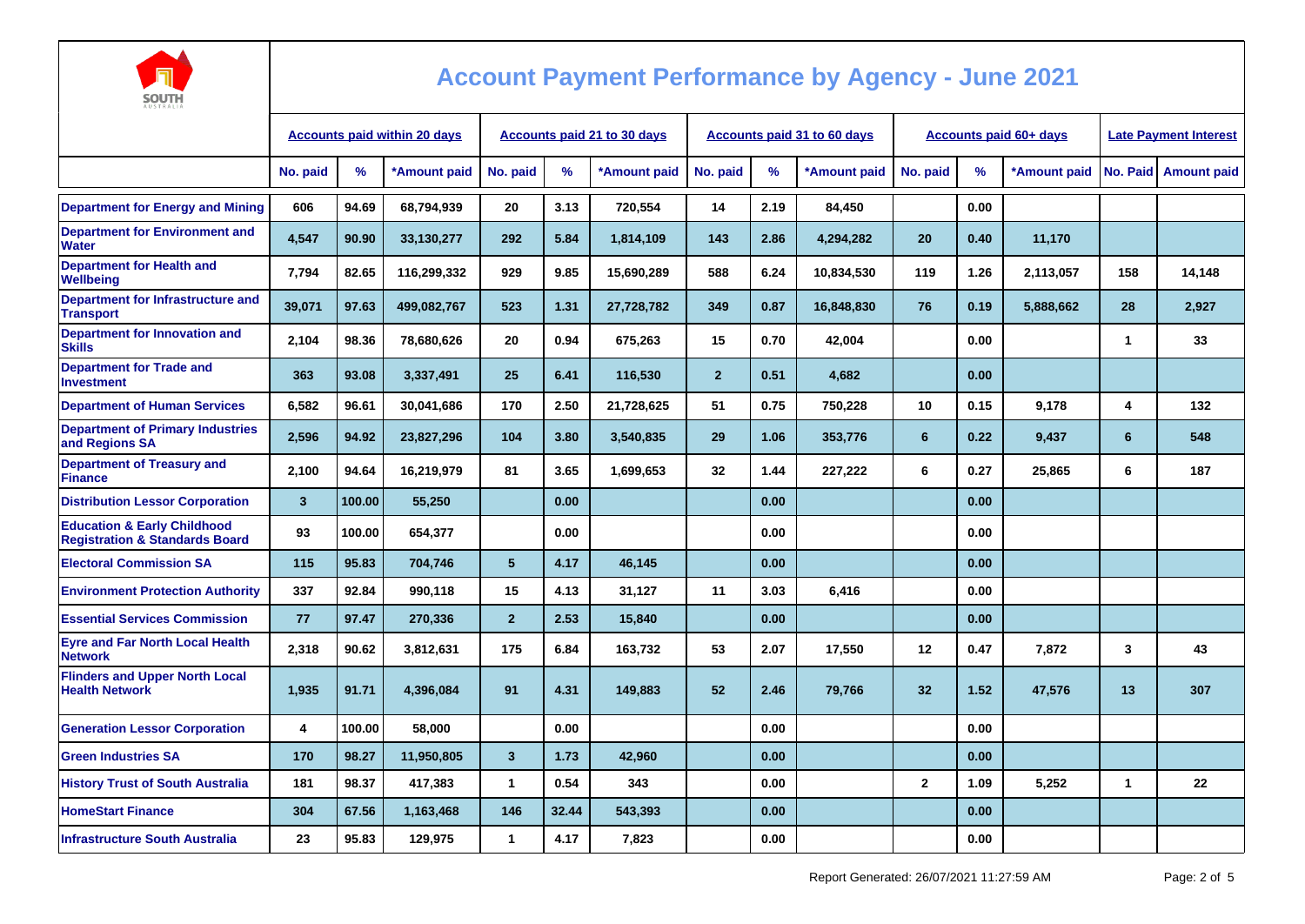

| AUSTRALIA                                                               |                                     |        |              |                                    |       |              |                             |      |              |                |                        |                              |                |                        |
|-------------------------------------------------------------------------|-------------------------------------|--------|--------------|------------------------------------|-------|--------------|-----------------------------|------|--------------|----------------|------------------------|------------------------------|----------------|------------------------|
|                                                                         | <b>Accounts paid within 20 days</b> |        |              | <b>Accounts paid 21 to 30 days</b> |       |              | Accounts paid 31 to 60 days |      |              |                | Accounts paid 60+ days | <b>Late Pavment Interest</b> |                |                        |
|                                                                         | No. paid                            | %      | *Amount paid | No. paid                           | %     | *Amount paid | No. paid                    | %    | *Amount paid | No. paid       | $\%$                   | *Amount paid                 |                | No. Paid   Amount paid |
| <b>Legal Services Commission</b>                                        | 5,337                               | 99.18  | 4,155,544    | 21                                 | 0.39  | 14,111       | 16                          | 0.30 | 87,913       | $\overline{7}$ | 0.13                   | 15,072                       |                |                        |
| <b>Libraries Board of South Australia</b>                               | 250                                 | 93.28  | 2,260,038    | 13                                 | 4.85  | 65,755       | 4                           | 1.49 | 12,420       | $\mathbf{1}$   | 0.37                   | 305                          | $\overline{1}$ | 11                     |
| <b>Lifetime Support Authority</b>                                       | 2.061                               | 86.02  | 3,239,331    | 287                                | 11.98 | 260,338      | 44                          | 1.84 | 66,901       | 4              | 0.17                   | 2,299                        | $\overline{3}$ | 76                     |
| <b>Limestone Coast Local Health</b><br><b>Network</b>                   | 2,549                               | 91.49  | 5,730,173    | 198                                | 7.11  | 140,377      | 28                          | 1.01 | 101,214      | 11             | 0.39                   | 58,532                       | $\overline{7}$ | 175                    |
| <b>Local Government Finance</b><br><b>Authority</b>                     | 30                                  | 100.00 | 82,597       |                                    | 0.00  |              |                             | 0.00 |              |                | 0.00                   |                              |                |                        |
| <b>Motor Accident Commission</b>                                        | 5                                   | 83.33  | 24.586.171   | $\mathbf{1}$                       | 16.67 | 110.000      |                             | 0.00 |              |                | 0.00                   |                              |                |                        |
| <b>Museum Board</b>                                                     | 322                                 | 96.99  | 956,079      | $\overline{7}$                     | 2.11  | 38,297       | $\overline{3}$              | 0.90 | 569          |                | 0.00                   |                              |                |                        |
| <b>Northern Adelaide Local Health</b><br><b>Network</b>                 | 7.124                               | 91.90  | 20,791,869   | 267                                | 3.44  | 1,990,867    | 253                         | 3.26 | 1,557,252    | 108            | 1.39                   | 456,623                      | 76             | 5.335                  |
| <b>Office for Recreation, Sport and</b><br>Racing                       | 1,119                               | 99.64  | 48,450,090   | $\overline{2}$                     | 0.18  | 4,769        | $\overline{1}$              | 0.09 | 6,154        | $\mathbf{1}$   | 0.09                   | 1,467                        |                |                        |
| Office of the Commissioner for<br><b>Public Sector Employment</b>       | 162                                 | 91.01  | 819,623      | 13                                 | 7.30  | 36,433       | 3                           | 1.69 | 18,410       |                | 0.00                   |                              |                |                        |
| <b>Premier and Cabinet</b>                                              | 1.435                               | 96.31  | 35.285.766   | 43                                 | 2.89  | 976.373      | 12                          | 0.81 | 148.184      |                | 0.00                   |                              | 4              | 69                     |
| <b>Public Trustee</b>                                                   | 167                                 | 92.78  | 6,193,628    | 13                                 | 7.22  | 62,210       |                             | 0.00 |              |                | 0.00                   |                              |                |                        |
| <b>ReturnToWorkSA</b>                                                   | 284                                 | 97.59  | 5,674,736    | $\overline{7}$                     | 2.41  | 55,588       |                             | 0.00 |              |                | 0.00                   |                              |                |                        |
| <b>Riverland Mallee Coorong Local</b><br><b>Health Network</b>          | 3,343                               | 96.34  | 4,514,036    | 94                                 | 2.71  | 78,271       | 27                          | 0.78 | 32,917       | 6              | 0.17                   | 59,717                       | 3              | 413                    |
| <b>SA Ambulance Service</b>                                             | 3,645                               | 95.10  | 8,827,423    | 118                                | 3.08  | 1,738,961    | 60                          | 1.57 | 87,739       | 10             | 0.26                   | 16,178                       | 8              | 259                    |
| <b>SA Country Fire Service</b>                                          | 2,382                               | 97.26  | 7,325,118    | 58                                 | 2.37  | 287,021      | 8                           | 0.33 | 16,959       | $\mathbf{1}$   | 0.04                   | 4,082                        | $\mathbf{2}$   | 46                     |
| <b>SACE Board of South Australia</b>                                    | 204                                 | 92.31  | 577,305      | 14                                 | 6.33  | 93,066       | $\overline{2}$              | 0.90 | 10,389       | $\overline{1}$ | 0.45                   | 313                          |                |                        |
| <b>South Australia Police</b>                                           | 5.109                               | 86.67  | 32,088,173   | 717                                | 12.16 | 2,135,456    | 60                          | 1.02 | 1,346,754    | 9              | 0.15                   | 9,607                        | 16             | 706                    |
| <b>South Australian Country Arts</b><br><b>Trust</b>                    | 479                                 | 93.01  | 1,244,166    | 27                                 | 5.24  | 35,699       | 5                           | 0.97 | 2,343        | 4              | 0.78                   | 546                          |                |                        |
| <b>South Australian Film Corporation</b>                                | 108                                 | 93.10  | 662,486      | 6                                  | 5.17  | 8,378        |                             | 0.00 |              | $\overline{2}$ | 1.72                   | 8,318                        | $\mathbf{1}$   | 37                     |
| <b>South Australian Fire and</b><br><b>Emergency Service Commission</b> | 170                                 | 91.40  | 11,187,604   | 11                                 | 5.91  | 404,950      | 5 <sup>5</sup>              | 2.69 | 24,997       |                | 0.00                   |                              | $\mathbf{1}$   | $22 \overline{ }$      |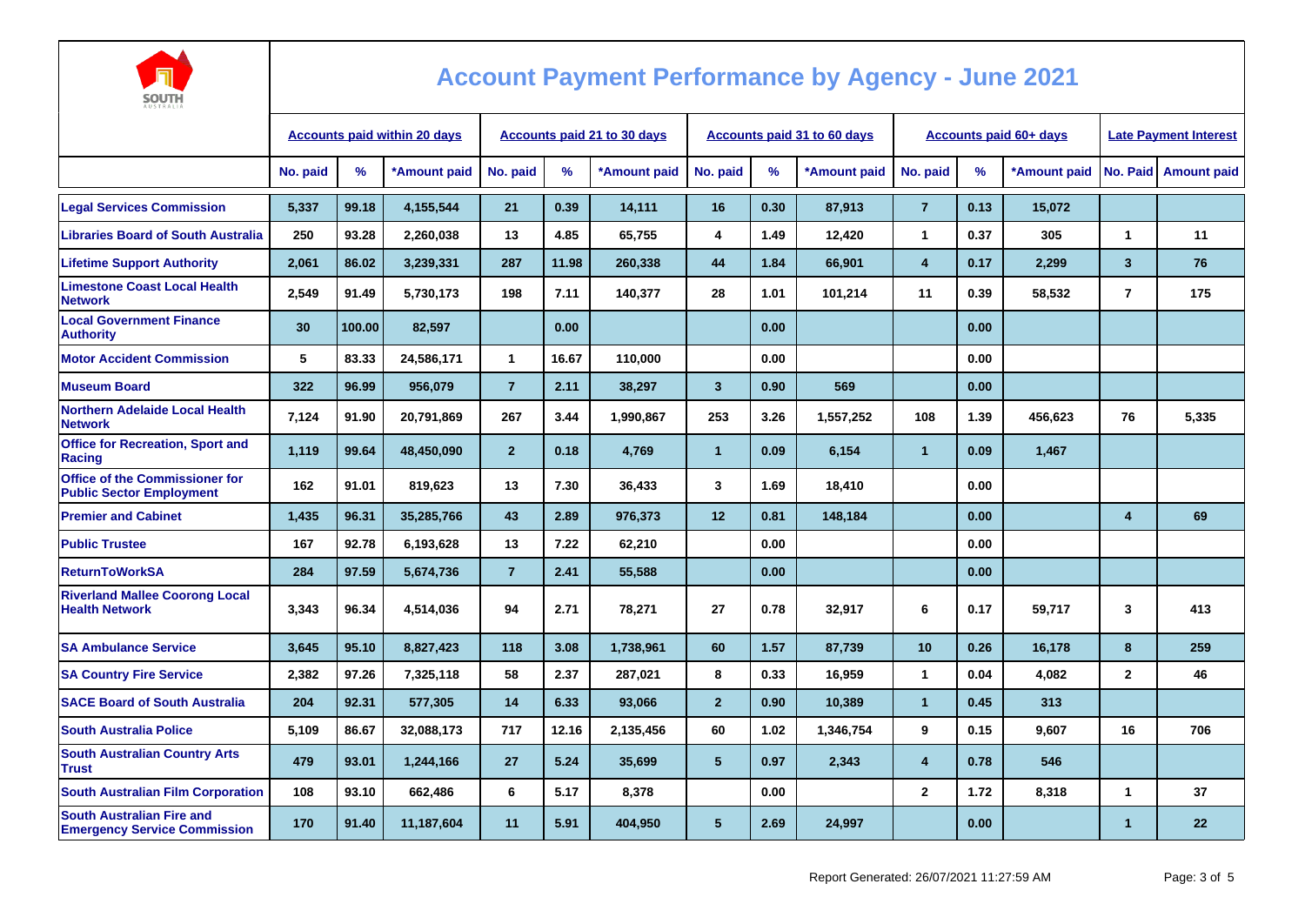

| AUSTRALIA                                                                                 |                                     |        |              |                             |       |              |                |      |                             |                |      |                        |                              |                                   |
|-------------------------------------------------------------------------------------------|-------------------------------------|--------|--------------|-----------------------------|-------|--------------|----------------|------|-----------------------------|----------------|------|------------------------|------------------------------|-----------------------------------|
|                                                                                           | <b>Accounts paid within 20 days</b> |        |              | Accounts paid 21 to 30 days |       |              |                |      | Accounts paid 31 to 60 days |                |      | Accounts paid 60+ days | <b>Late Payment Interest</b> |                                   |
|                                                                                           | No. paid                            | $\%$   | *Amount paid | No. paid                    | $\%$  | *Amount paid | No. paid       | %    | *Amount paid                | No. paid       | %    |                        |                              | *Amount paid No. Paid Amount paid |
| <b>South Australian Forestry</b><br><b>Corporation</b>                                    | 307                                 | 97.46  | 1,990,632    | 8                           | 2.54  | 48,162       |                | 0.00 |                             |                | 0.00 |                        |                              |                                   |
| <b>South Australian Government</b><br><b>Financing Authority</b>                          | 328                                 | 78.85  | 61,987,873   | 88                          | 21.15 | 14,711,156   |                | 0.00 |                             |                | 0.00 |                        |                              |                                   |
| <b>South Australian Housing Trust</b>                                                     | 18,584                              | 99.54  | 179,718,527  | 75                          | 0.40  | 526,252      | 9              | 0.05 | 21,541                      | $\mathbf{1}$   | 0.01 | 200                    |                              |                                   |
| South Australian Metropolitan Fire<br><b>Service</b>                                      | 888                                 | 91.55  | 6,347,011    | 68                          | 7.01  | 876,422      | 13             | 1.34 | 609,209                     | $\mathbf{1}$   | 0.10 | 76                     |                              |                                   |
| <b>South Australian Productivity</b><br><b>Commission</b>                                 | 16                                  | 100.00 | 6,893        |                             | 0.00  |              |                | 0.00 |                             |                | 0.00 |                        |                              |                                   |
| <b>South Australian State Emergency</b><br><b>Service</b>                                 | 641                                 | 97.42  | 4,178,361    | 17                          | 2.58  | 19,860       |                | 0.00 |                             |                | 0.00 |                        |                              |                                   |
| <b>South Australian Tourism</b><br><b>Commission</b>                                      | 822                                 | 98.21  | 15,714,832   | 10                          | 1.19  | 203,942      | $\mathbf{1}$   | 0.12 | 5,500                       | 4              | 0.48 | 10,884                 | $\mathbf{2}$                 | 138                               |
| <b>South Australian Water</b><br><b>Corporation</b>                                       | 4,433                               | 96.64  | 79,204,878   | 147                         | 3.20  | 3,634,407    | 5              | 0.11 | 17,000                      | $\overline{2}$ | 0.04 | 11,088                 |                              |                                   |
| <b>Southern Adelaide Local Health</b><br><b>Network</b>                                   | 8,355                               | 92.94  | 25,912,544   | 370                         | 4.12  | 2,701,875    | 199            | 2.21 | 646,246                     | 66             | 0.73 | 90,578                 | 26                           | 754                               |
| <b>State Governor's Establishment</b>                                                     | 113                                 | 100.00 | 433,316      |                             | 0.00  |              |                | 0.00 |                             |                | 0.00 |                        |                              |                                   |
| <b>State Opera of South Australia</b>                                                     | 232                                 | 94.31  | 524,107      | $\overline{7}$              | 2.85  | 26,942       | $\overline{7}$ | 2.85 | 24,774                      |                | 0.00 |                        |                              |                                   |
| <b>State Theatre Company of South</b><br><b>Australia</b>                                 | 159                                 | 92.98  | 647,608      | 12                          | 7.02  | 25,978       |                | 0.00 |                             |                | 0.00 |                        |                              |                                   |
| <b>Study Adelaide</b>                                                                     | 104                                 | 97.20  | 433,521      | 3                           | 2.80  | 13,139       |                | 0.00 |                             |                | 0.00 |                        |                              |                                   |
| <b>Superannuation Funds</b><br><b>Management Corporation of South</b><br><b>Australia</b> | 217                                 | 100.00 | 10,287,330   |                             | 0.00  |              |                | 0.00 |                             |                | 0.00 |                        |                              |                                   |
| <b>TAFESA</b>                                                                             | 3,084                               | 94.37  | 13,995,930   | 140                         | 4.28  | 1,286,146    | 33             | 1.01 | 112,675                     | 11             | 0.34 | 10,055                 | 1                            | 54                                |
| <b>Teachers' Registration Board</b>                                                       | 95                                  | 95.00  | 313,700      | 2 <sup>2</sup>              | 2.00  | 760          | $\mathbf{3}$   | 3.00 | 42,037                      |                | 0.00 |                        |                              |                                   |
| <b>TechInSA</b>                                                                           | 102                                 | 93.58  | 376,005      | 5                           | 4.59  | 2,970        | $\overline{2}$ | 1.83 | 449                         |                | 0.00 |                        |                              |                                   |
| <b>Transmission Lessor Corporation</b>                                                    | $\overline{3}$                      | 100.00 | 55,250       |                             | 0.00  |              |                | 0.00 |                             |                | 0.00 |                        |                              |                                   |
| <b>Urban Renewal Authority</b>                                                            | 1,019                               | 96.40  | 71,639,382   | 38                          | 3.60  | 148,319      |                | 0.00 |                             |                | 0.00 |                        |                              |                                   |
| <b>Wellbeing SA</b>                                                                       | 341                                 | 97.43  | 7,174,986    | $\overline{7}$              | 2.00  | 37,398       |                | 0.00 |                             | $\overline{2}$ | 0.57 | 3,888                  | $\mathbf{1}$                 | 55                                |
| <b>West Beach Trust</b>                                                                   | 509                                 | 96.77  | 947,166      | 16                          | 3.04  | 14,438       | $\mathbf{1}$   | 0.19 | 117                         |                | 0.00 |                        |                              |                                   |